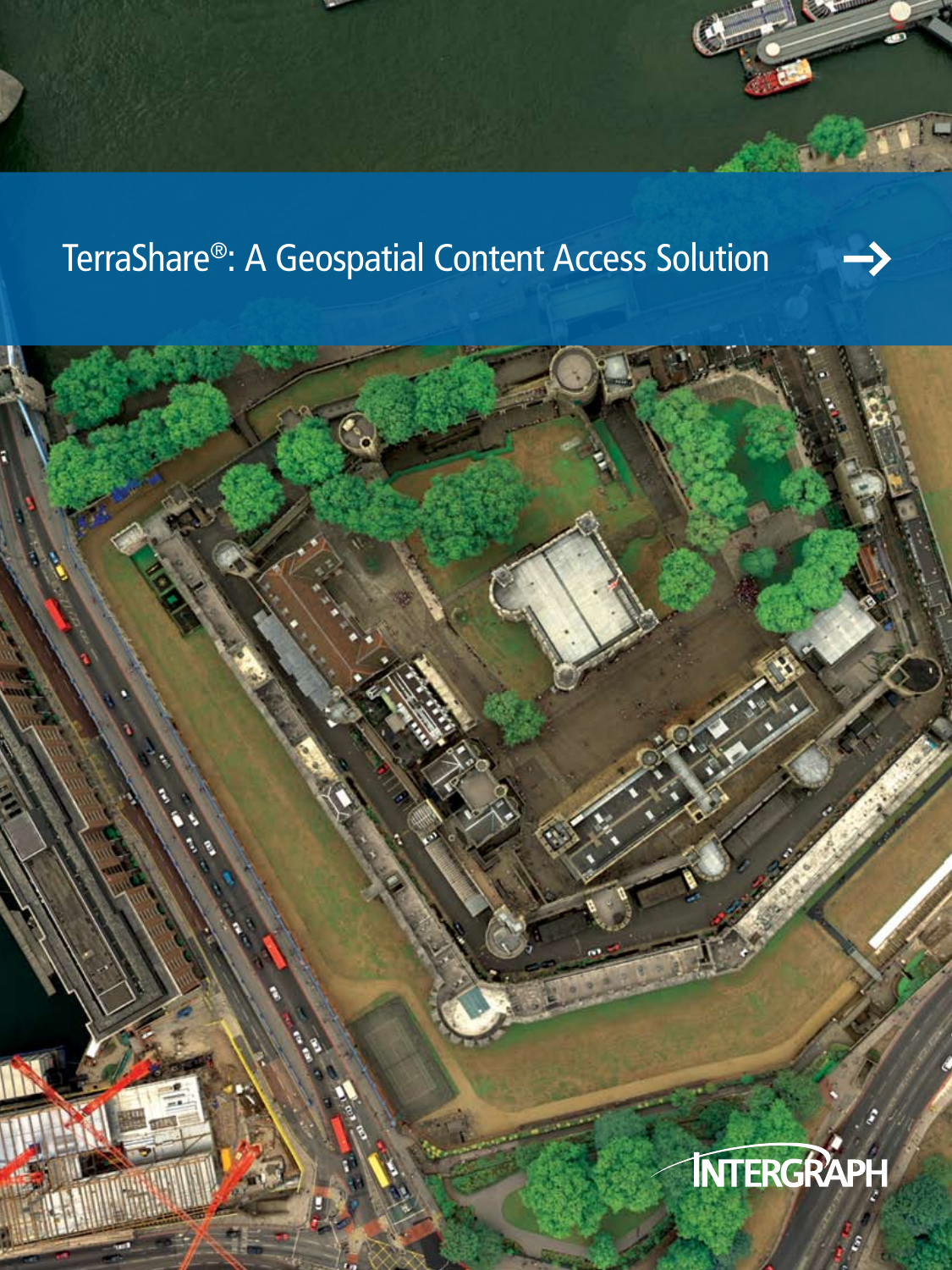# → TerraShare®: A Geospatial Content Access Solution

TerraShare is an enterprise infrastructure for geospatial content access. This unique solution connects storage infrastructure with end user desktop and Web tools, enabling individuals and organizations to address their geospatial content management, access, and integration needs effectively. TerraShare addresses the complete geospatial content life cycle within the enterprise.

# **The need for geospatial Content Access**

The use of raster and elevation files in geospatial applications is critical to the success of a wide variety of workflows in engineering, photogrammetry, local and regional governments, and military organizations. Geospatial files can become a true enterprise information asset only when they can be accessed and used by all potential enterprise stakeholders. At the enterprise level, geospatial content is a concern to the information technology (IT) organization and geospatial record managers from a management and infrastructure perspective. For end users, simple and reliable access to geospatial content is critical to their workflows. For developers and geospatial specialists, being able to integrate geospatial content in custom solutions and enterprise geospatial portals is key in order to fully leverage



# **Kansas Department of Transportation (KDOT)**

"The major benefit of TerraShare is simple. It's all about data discovery and data access. With TerraShare, we work more efficiently and have a mechanism to be more accountable. Another pleasant by-product of using TerraShare is that it is playing a key role in making the KDOT workforce geospatially aware, thereby supporting the mainstreaming of geographic information systems (GIS)."

Nancy Mattson GIS Project Manager, KDOT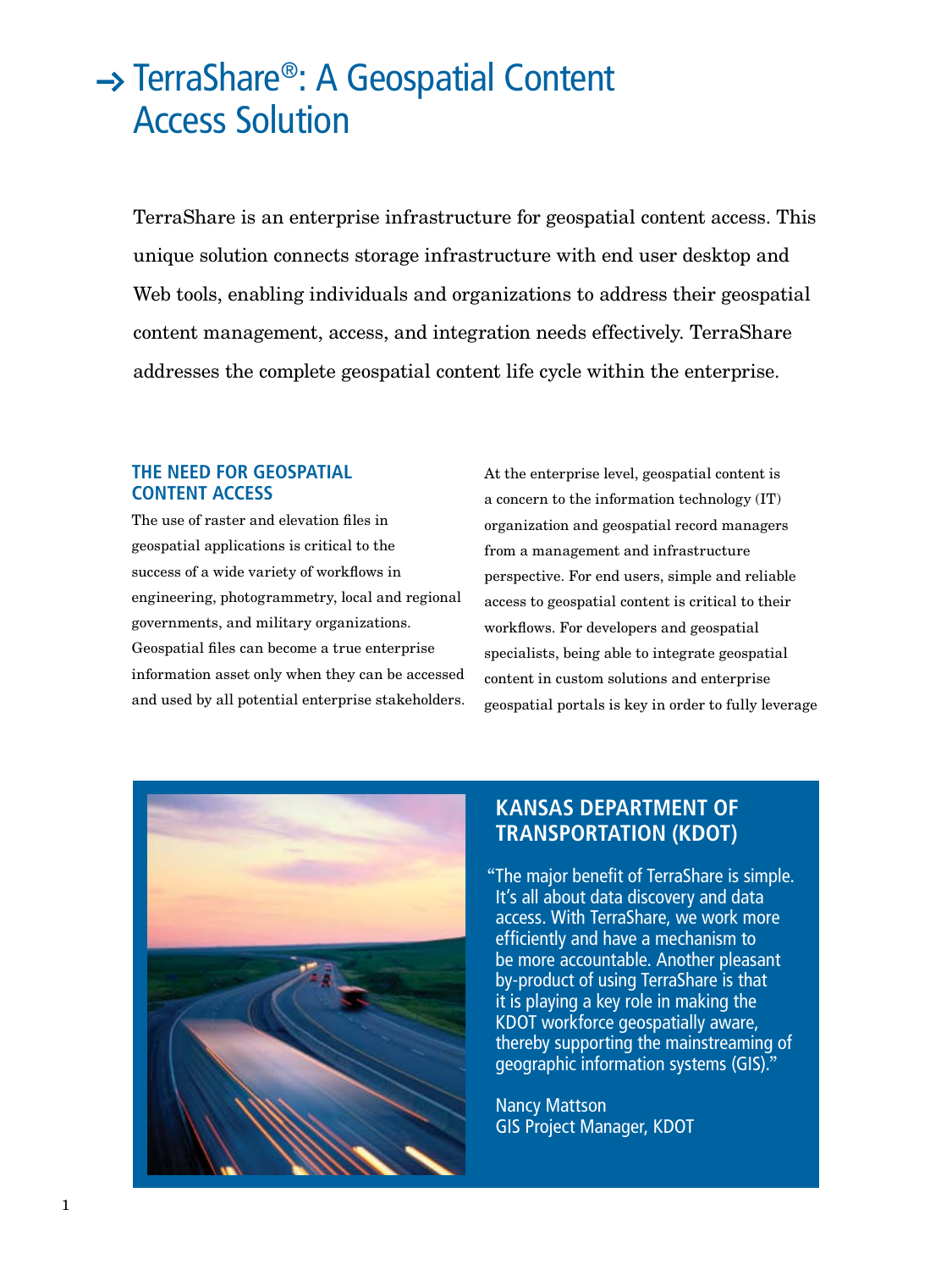

ever-increasing investments in geospatial imagery and elevation data.

#### **The TerraShare solution**

TerraShare turns raster and elevation data files into geospatial enterprise content, providing users with direct, efficient access to the corporate geospatial information. The system also provides a common geospatial content repository that is transparent to users – regardless of the data format, storage location, and desktop application used. TerraShare addresses the management challenges as content makes its way across the enterprise – from acquisition and processing by specialists – until final access and integration by end users.

TerraShare extends the possibilities of enterprise geospatial data management to unstructured, geo-referenced image or elevation files. Organizations can increase their return on investment in geospatial data, technology, and resources, as well as improve the bottom line of their geospatial production operations.

#### **Who needs TerraShare?**

TerraShare serves the needs of various stakeholders in the enterprise, including information architects, data administrators, geospatial specialists and developers, and end users. End users are by far the largest group that will benefit from TerraShare. Engineers in charge of roadway design or operation, city/ county planners, and property tax assessors are a few examples of typical end users who will benefit from seamless simple access to geospatial content.

# **Geospatial content life cycle**

TerraShare addresses the complete geospatial content life cycle in the enterprise – from the definition of an enterprise data architecture to the management of the geospatial content as it is created and distributed to its use by producers and consumers. The image on the following page depicts the life cycle stages.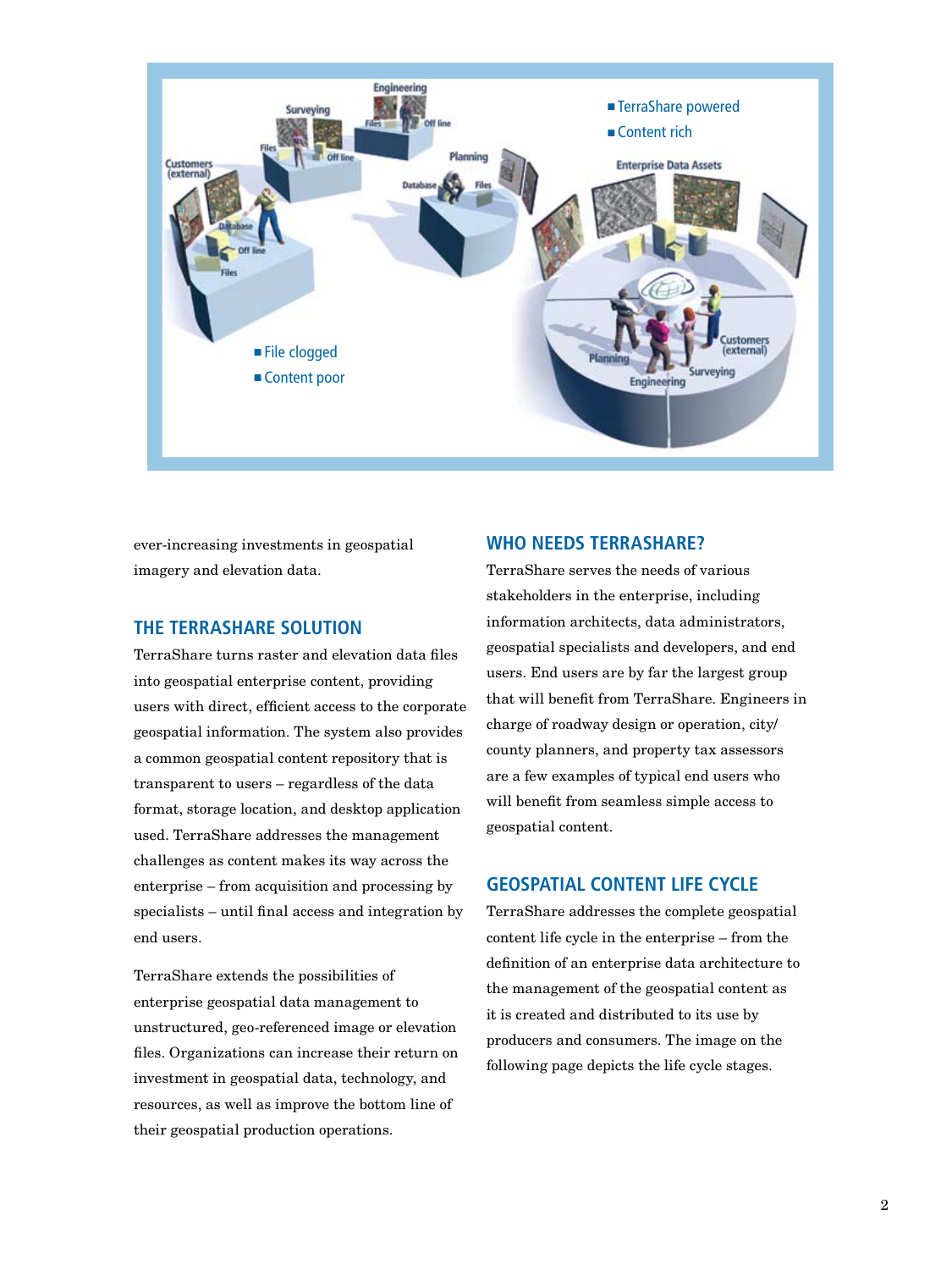

# **TerraShare benefits**

# Accurate source of all geospatial content

TerraShare's data architecture is a raster and elevation warehouse that enables the enterprise to track, access, process, and add value to its geospatial data assets. TerraShare manages terabytes of geospatial data and metadata – from acquisition and storage to exploitation and distribution.

# Seamless integration of enterprise storage assets

TerraShare's file abstraction layer lets you combine multiple physical files with metadata stored in a database to create single logical TerraShare files, which are organized in folders in a virtual file system that looks the same to every user. Using these files is essentially the same as using standard Microsoft Windows® files, so users can begin using TerraShare right out of the box. In addition, system administrators can manage the physical data behind the scenes without affecting users.

# Effortless management of your geospatial content

Through TerraShare Client, any validated user can view and access all TerraShare files within the Microsoft Windows File Explorer. Personnel will be able to use the distributed image access functions immediately because the TerraShare clients are integrated into an already familiar environment. They may also browse through TerraShare folders just as they do Windows folders, benefiting from extra tools for geospatial data management and discovery built directly into the Explorer window.

#### Instant access to your geospatial content

Whether you have one workflow or several, images stored and managed within TerraShare are instantly available across the enterprise. CAD and GIS applications, such as GeoMedia®, or any products from third-party vendors can be made TerraShare aware. With the resulting integrated system, you can reduce your administrative burden significantly. Users can be more productive because they can focus on their jobs rather than data discovery and management.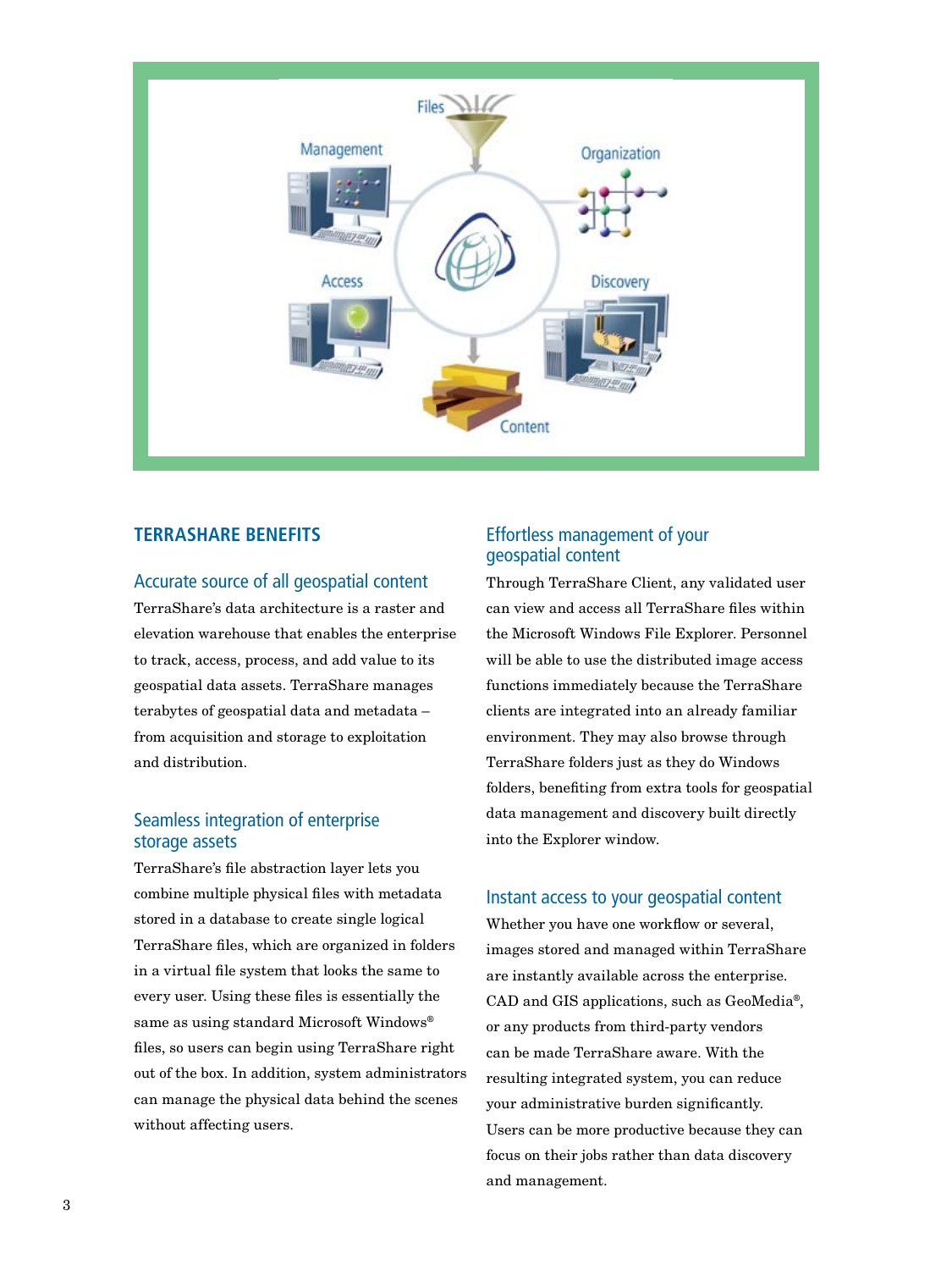#### Customizable enterprise solution

Out-of-the-box software doesn't always provide the solution. TerraShare provides the configuration and customization tools that let you tailor an enterprise solution to your data and processes. Many of the easy-to-use customization tools are part of the TerraShare commercialoff-the-shelf (COTS) product, and the Software Development Kit (SDK) provides programming interfaces for maximum customization.

#### **Meeting your needs with a modular approach**

TerraShare is a modular solution designed specifically for geospatial data management, access, and distribution. Start with TerraShare Server, and then add the modules needed to address your specific needs. Your return on investment begins within days of system implementation.



# **Norwegian Mapping Authority**

A national database for digital orthophotos is being established by the Norwegian Mapping Authority, Norwegian Public Roads Administration, and Norwegian Institute of Land Inventory. "Norge i Bilder" has been developed and hosted by Intergraph partner, Norconsult Information Systems. Using TerraShare and GeoMedia WebMap, through Open Geospatial Consortium (OGC™) standards, the orthophotos are now available via the Internet. This database will include all digital orthophotos produced in Norway, both historical and updated. Authorized users and partners can access the orthophotos in most formats for local use.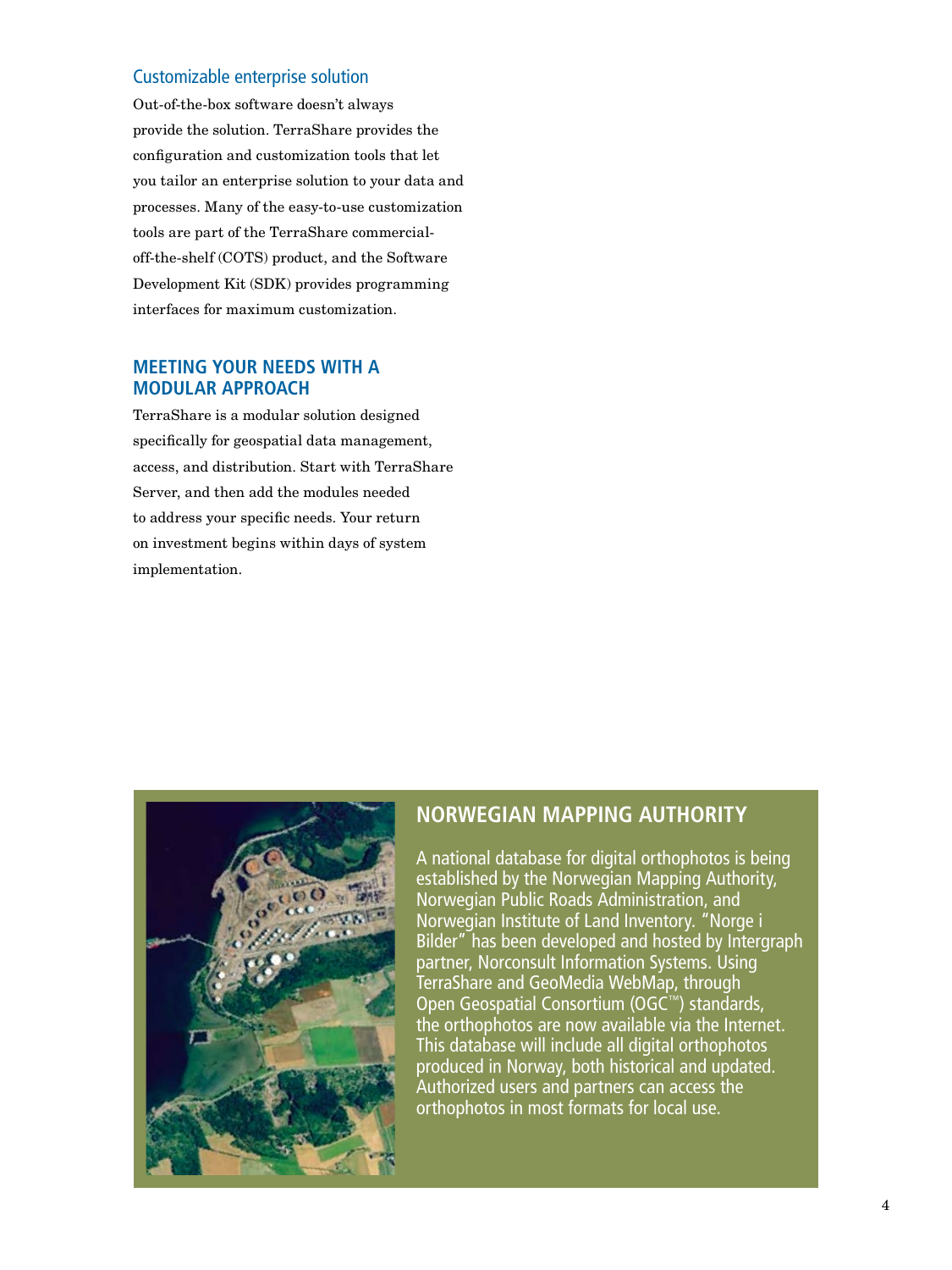

- **n TerraShare Server** provides geospatial data and metadata access and management over the entire enterprise.
- **n TerraShare Advanced Server** is an optional server-side component that enables distributed processing.
- <sup>n</sup> TerraShare Web enables GIS Web servers to display large image collections at any scale or geographic projection directly into the Web browser.
- **n** TerraShare Client is the base client module that brings all of the standard TerraShare functionality to the desktop through the Microsoft Windows Explorer.
- **TerraShare Raster** lets you view thousands of orthophotos as a single seamless backdrop in many popular GIS/CAD desktop and Web applications.



# **ordnance survey**

Ordnance Survey – Britain's national mapping agency  $-$  has for many years used photogrammetric methods to revise its large-scale topographic databases. Ordnance Survey has been able to create a fully integrated enterprisewide digital photogrammetric flowline where data and project information is available to all users with Intergraph's Z/I Imaging® DMC® (Digital Mapping Camera) and TerraShare digital data management system.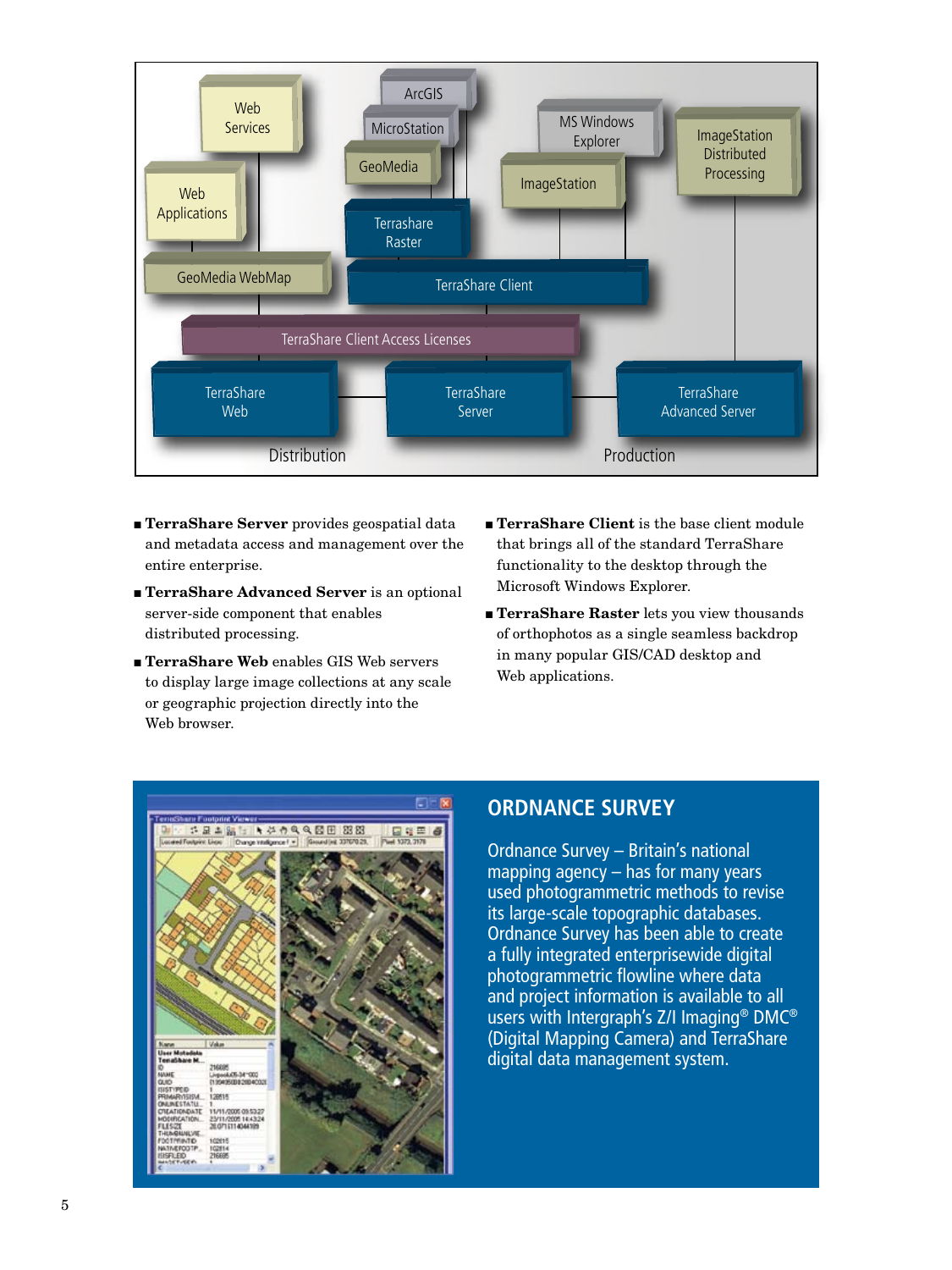#### **Added value through partners**

Intergraph has developed a valuable partnering program, Intergraph Synergy, to create solutions around our technologies. The program provides consultants, value-added software developers, and research from leading universities to support your enterprise imaging distribution and management projects. Visit http://synergy.intergraph.com to learn more about how our partners can help you.

# **Why enterprise imaging distribution and management leaders choose Intergraph**

TerraShare, an enterprise infrastructure for geospatial content management enables you to:

- $\blacksquare$  Turn raw raster and elevation data into geospatial enterprise information assets
- Organize and use your data and storage infrastructure to improve productivity and quality at every level
- $\blacksquare$  Manage terabytes of geospatial data and metadata – from acquisition and storage to exploitation and distribution
- About Intergraph
- $\blacksquare$  Access your corporate geospatial data more easily than ever before
- Implement common image and elevation processing practices that are transparent to users regardless of the data format, storage location, and geospatial technology used on the client side
- Add TerraShare modules as needed to address your specific needs
- $\blacksquare$  Realize return on investment within days of system implementation

Intergraph Corporation (NASDAQ: INGR) is the leading global provider of spatial information management (SIM) software. Security organizations, businesses and governments in more than 60 countries rely on the company's spatial technology and services to make better and faster operational decisions. Intergraph's customers organize vast amounts of complex data into understandable visual representations, creating intelligent maps, managing assets, building and operating better plants and ships, and protecting critical infrastructure and millions of people around the world.

For more information, visit www.intergraph.com.